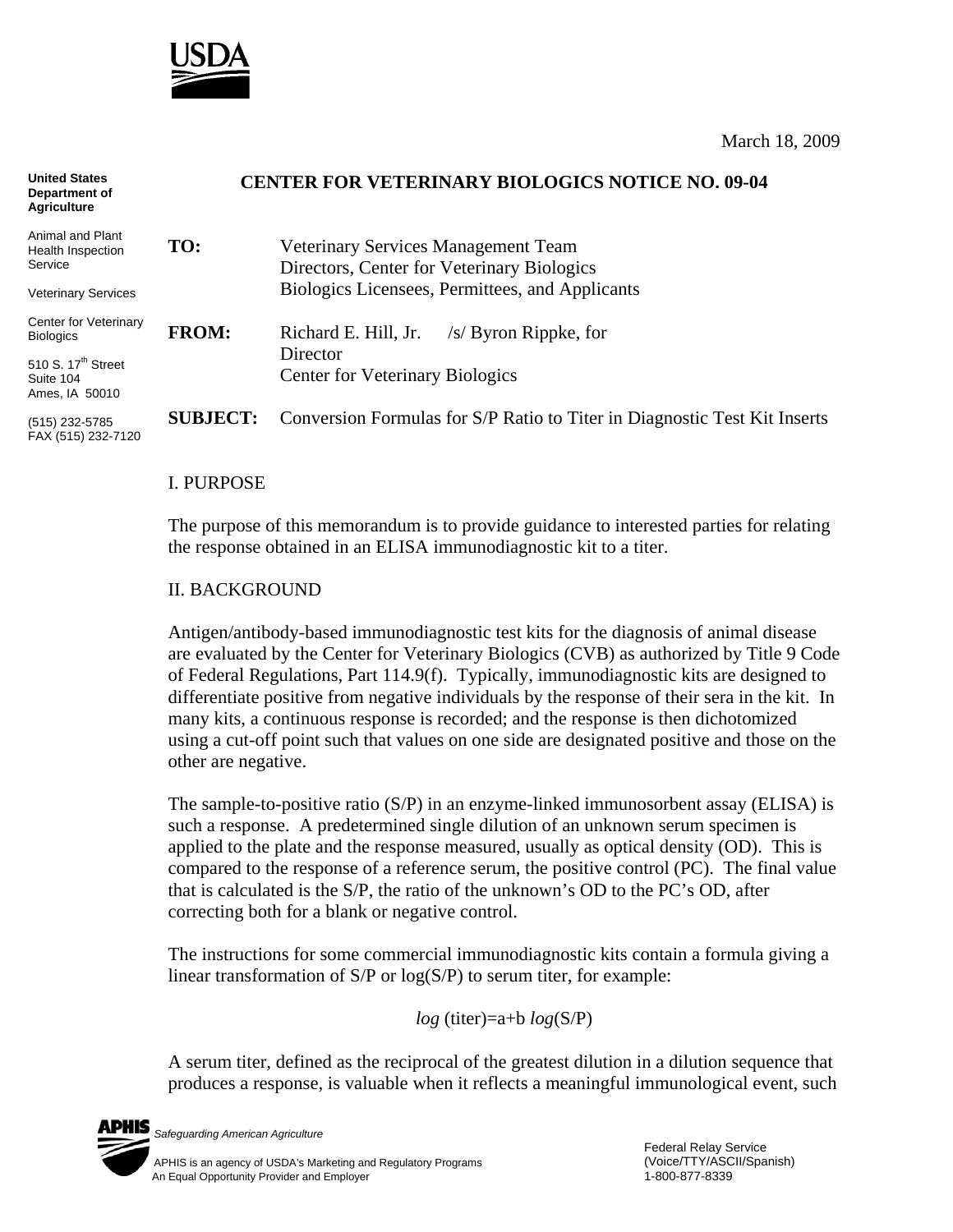# **CENTER FOR VETERINARY BIOLOGICS NOTICE NO. 09-04**  Page 2

as virus neutralization or hemagglutination. In the absence of such an event, an arbitrary response threshold may be set, below which the response is deemed negative (cut-off point). Commercial diagnostic kit ELISA titers defined in that way refers only to the test itself and is not directly related to a meaningful immunological event.

The S/P is intended to be a yes or no response that designates a specimen as positive or negative by comparing it to a reference serum. By itself, S/P is not quantitative and not a titer.

Since a binary response is all that is necessary for diagnostic purposes, designing diagnostic assays for S/P is a convenience and only requires a single dilution rather than a dilution series. Usually the S/P-titer relationship is not linear and varies depending on the dilution that is selected for use in the assay. However, if the conditions are defined and one makes certain assumptions, the relationship between titer or log (titer) and S/P may be approximately linear.

Under these conditions the S/P may be a crude guide to antibody titer and included in the product literature, provided the relationship is justified. This may be included in product literature under the following conditions.

### III. ACTION

For new products seeking licensure and currently licensed products wishing to add a formula for conversion of the S/P to titer to the product insert, the formula must be supported by data from appropriate dilution sequences.

Existing products that already have a conversion formula in the product insert may continue to use the conversion formula.

The product insert of all products with a conversion formula should indicate the following:

- The S/P is intended as a diagnostic response to differentiate positive from negative serum specimens.
- The conversion formula may give a rough indication of the specimen's antibody titer. For accurate quantitative assessment, conduct a titration with a dilution sequence.
- The relationship between immunity and either S/P or antibody titer has not been established for this product.

This information may be included in the product literature but may not be used as the criteria for serial release or as validity criterion for establishing that a test run is valid. A consistent formula and positive control are essential in order to compare test results from